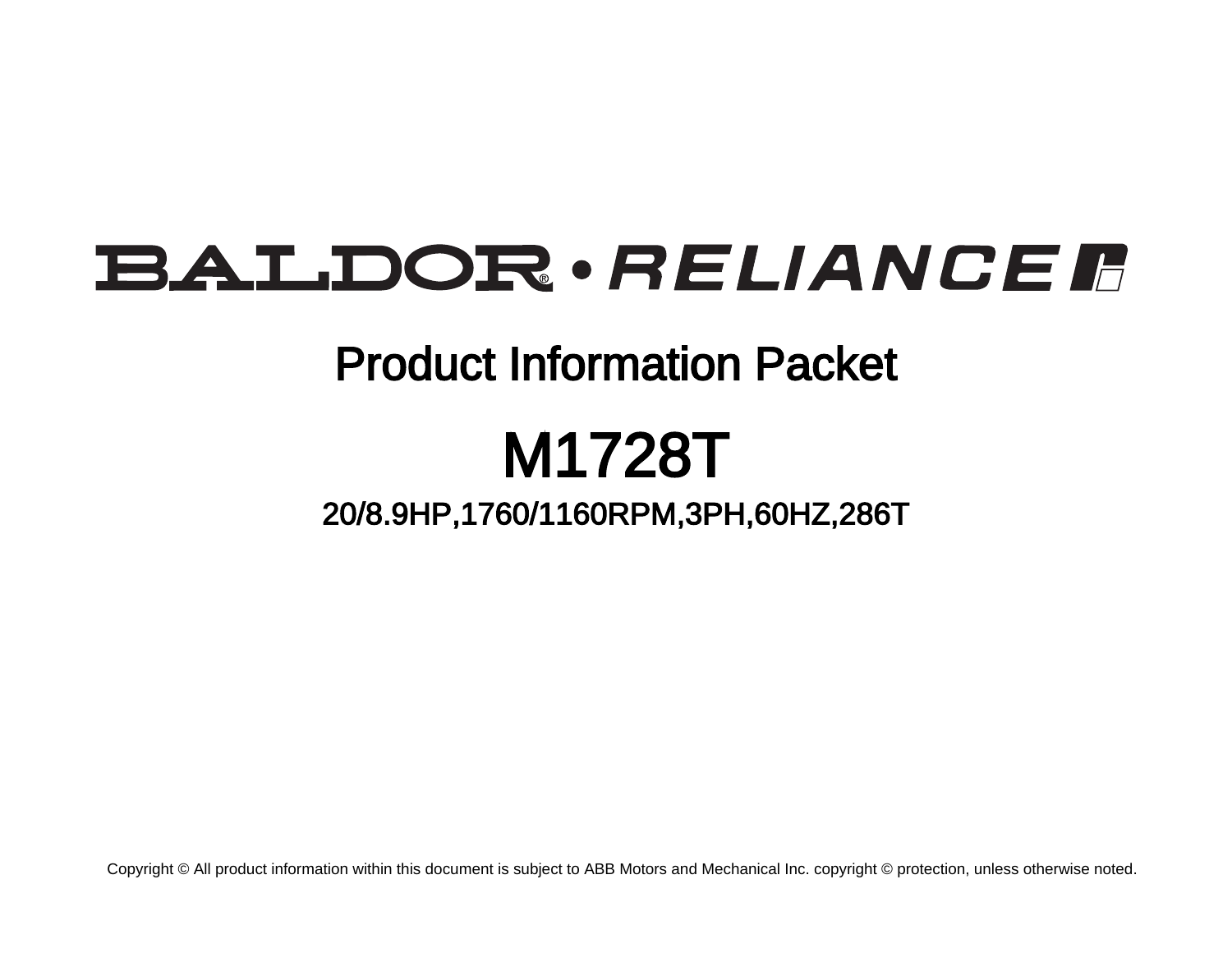### BALDOR · RELIANCE Froduct Information Packet: M1728T - 20/8.9HP,1760/1160RPM,3PH,60HZ,286T

| <b>Part Detail</b> |           |             |            |             |        |                      |    |  |
|--------------------|-----------|-------------|------------|-------------|--------|----------------------|----|--|
| Revision:          | AB        | Status:     | PRD/A      | Change #:   |        | Proprietary:         | No |  |
| Type:              | AC        | Elec. Spec: | 10WGW440   | CD Diagram: | CD0013 | Mfg Plant:           |    |  |
| Mech. Spec:        | 10C151    | Layout:     | 10LYC151   | Poles:      | 04/06  | <b>Created Date:</b> |    |  |
| Base:              | <b>RG</b> | Eff. Date:  | 06-16-2021 | Leads:      | 6#10   |                      |    |  |

| <b>Specs</b>                           |                         |                                  |                              |
|----------------------------------------|-------------------------|----------------------------------|------------------------------|
| <b>Catalog Number:</b>                 | M1728T                  | <b>Insulation Class:</b>         | F                            |
| Enclosure:                             | <b>TEFC</b>             | <b>Inverter Code:</b>            | Not Inverter                 |
| Frame:                                 | 286T                    | <b>KVA Code:</b>                 | J                            |
| <b>Frame Material:</b>                 | Iron                    | <b>Lifting Lugs:</b>             | <b>Standard Lifting Lugs</b> |
| Motor Letter Type:                     | Three Phase             | <b>Locked Bearing Indicator:</b> | Locked Bearing               |
| Output @ Frequency:                    | 20.000 HP @ 60 HZ       | Motor Lead Quantity/Wire Size:   | 6 @ 10 AWG                   |
|                                        | 8.900 HP @ 60 HZ        | <b>Motor Lead Exit:</b>          | Ko Box                       |
| Synchronous Speed @ Frequency:         | 1200 RPM @ 60 HZ        | <b>Motor Lead Termination:</b>   | <b>Flying Leads</b>          |
| Voltage @ Frequency:                   | 460.0 V @ 60 HZ         | Motor Type:                      | 1046M                        |
| XP Class and Group:                    | None                    | <b>Mounting Arrangement:</b>     | F <sub>1</sub>               |
| <b>XP Division:</b>                    | Not Applicable          | <b>Product Family:</b>           | <b>General Purpose</b>       |
| <b>Agency Approvals:</b>               | <b>UR</b>               | <b>Pulley End Bearing Type:</b>  | Ball                         |
|                                        | <b>CSA</b>              | <b>Pulley Face Code:</b>         | Standard                     |
| <b>Auxillary Box:</b>                  | No Auxillary Box        | <b>Pulley Shaft Indicator:</b>   | Standard                     |
| <b>Auxillary Box Lead Termination:</b> | None                    | <b>Rodent Screen:</b>            | None                         |
| <b>Base Indicator:</b>                 | Rigid                   | <b>Shaft Extension Location:</b> | Pulley End                   |
| <b>Bearing Grease Type:</b>            | Polyrex EM (-20F +300F) | <b>Shaft Ground Indicator:</b>   | No Shaft Grounding           |
| <b>Blower:</b>                         | None                    | <b>Shaft Rotation:</b>           | Reversible                   |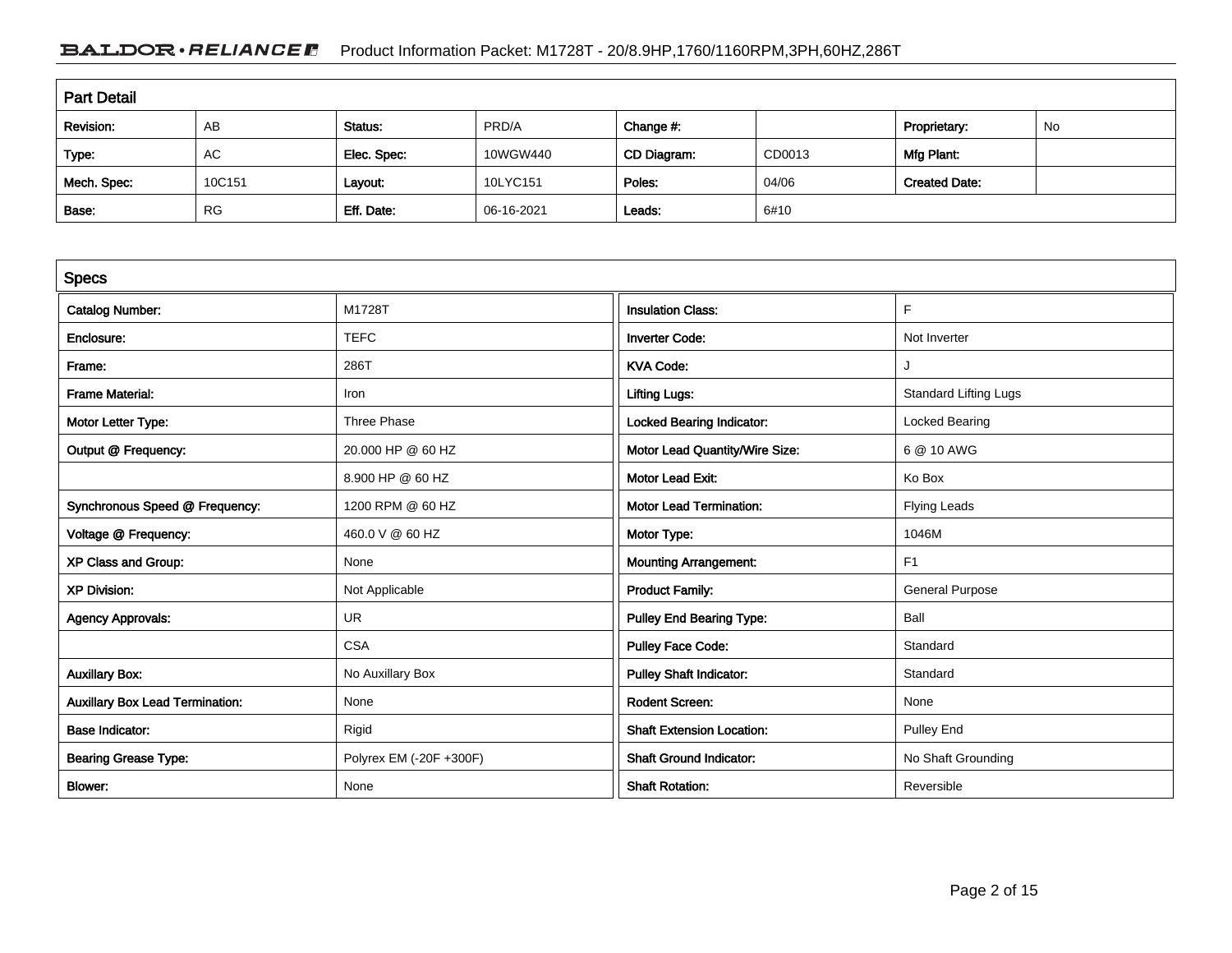| Current @ Voltage:                    | 27.000 A @ 460.0 V        | <b>Shaft Slinger Indicator:</b>    | <b>Shaft Slinger</b> |
|---------------------------------------|---------------------------|------------------------------------|----------------------|
| Design Code:                          | A                         | <b>Speed Code:</b>                 | 2S-2W-VT             |
| Drip Cover:                           | No Drip Cover             | <b>Motor Standards:</b>            | <b>NEMA</b>          |
| Duty Rating:                          | <b>CONT</b>               | <b>Starting Method:</b>            | Direct on line       |
| <b>Electrically Isolated Bearing:</b> | Not Electrically Isolated | Thermal Device - Bearing:          | None                 |
| <b>Feedback Device:</b>               | NO FEEDBACK               | <b>Thermal Device - Winding:</b>   | None                 |
| <b>Front Face Code:</b>               | Standard                  | <b>Vibration Sensor Indicator:</b> | No Vibration Sensor  |
| <b>Front Shaft Indicator:</b>         | None                      | <b>Winding Thermal 1:</b>          | None                 |
| Heater Indicator:                     | No Heater                 | <b>Winding Thermal 2:</b>          | None                 |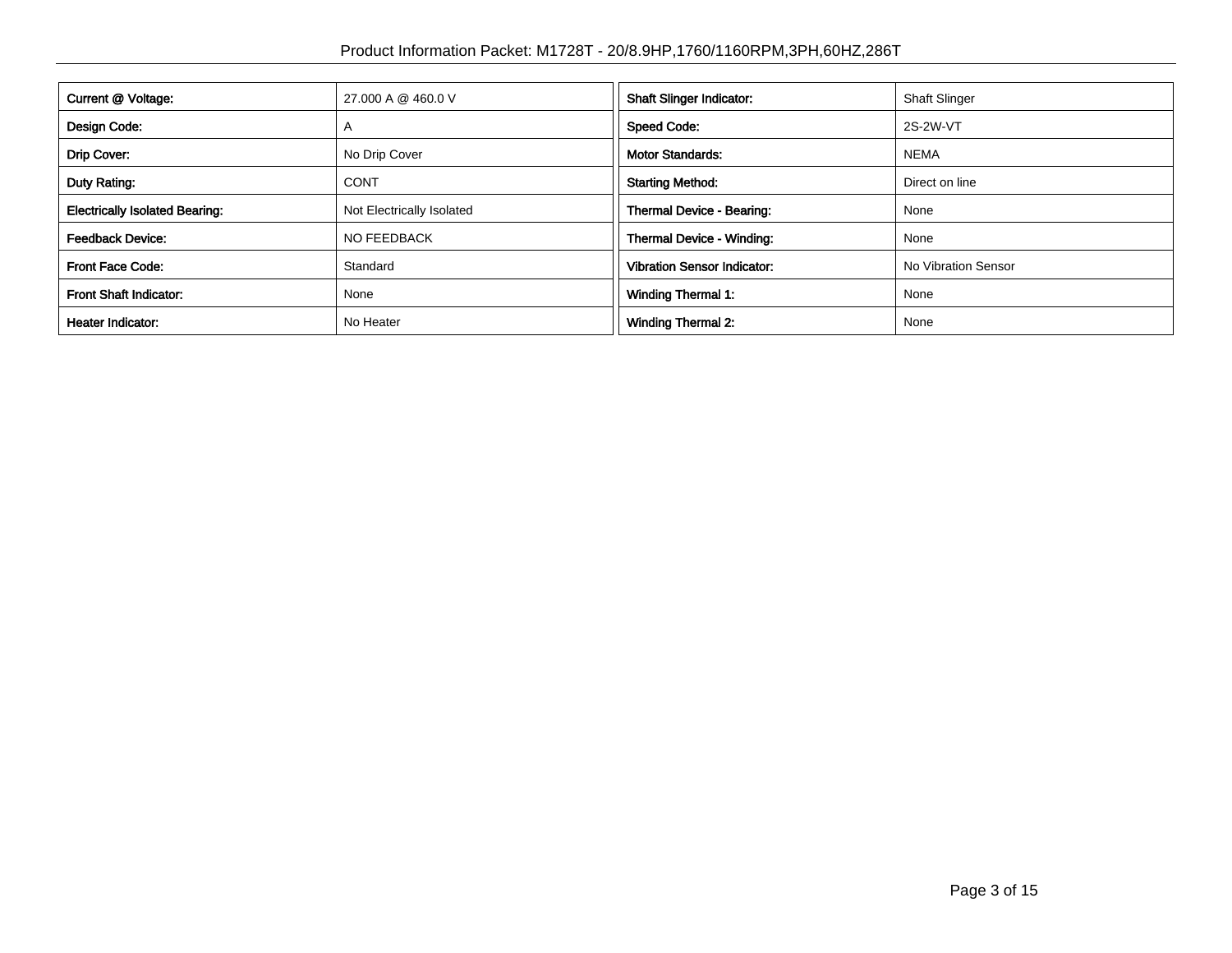| Nameplate NP1256L     |                     |    |                   |            |                |                    |  |  |
|-----------------------|---------------------|----|-------------------|------------|----------------|--------------------|--|--|
| <b>CAT.NO.</b> M1728T |                     |    |                   |            |                |                    |  |  |
|                       | SPEC. 10C151W440    |    |                   |            |                |                    |  |  |
|                       | $HP$  20/8.9        |    |                   |            |                |                    |  |  |
| $VOLTS$ 460           |                     |    |                   |            |                |                    |  |  |
|                       | AMP $27/14$         |    |                   |            |                |                    |  |  |
|                       | RPM 1760/1160       |    |                   |            |                |                    |  |  |
| $FRAME$ 286T          |                     |    | $HZ$ 60           |            |                | PH 3               |  |  |
| <b>SER.F.</b> 1.15    |                     |    | CODE <sup>J</sup> | DES A      |                | CLASS <sup>F</sup> |  |  |
| NEMA-NOM-EFF          |                     |    | PF                |            |                |                    |  |  |
|                       | RATING 40C AMB-CONT |    |                   |            |                |                    |  |  |
| CC                    |                     |    |                   |            | USABLE AT 208V |                    |  |  |
|                       | <b>DE</b> 6311      |    |                   | $ODE$ 6309 |                |                    |  |  |
| <b>ENCL</b> TEFC      |                     | SN |                   |            |                |                    |  |  |
|                       |                     |    |                   |            |                |                    |  |  |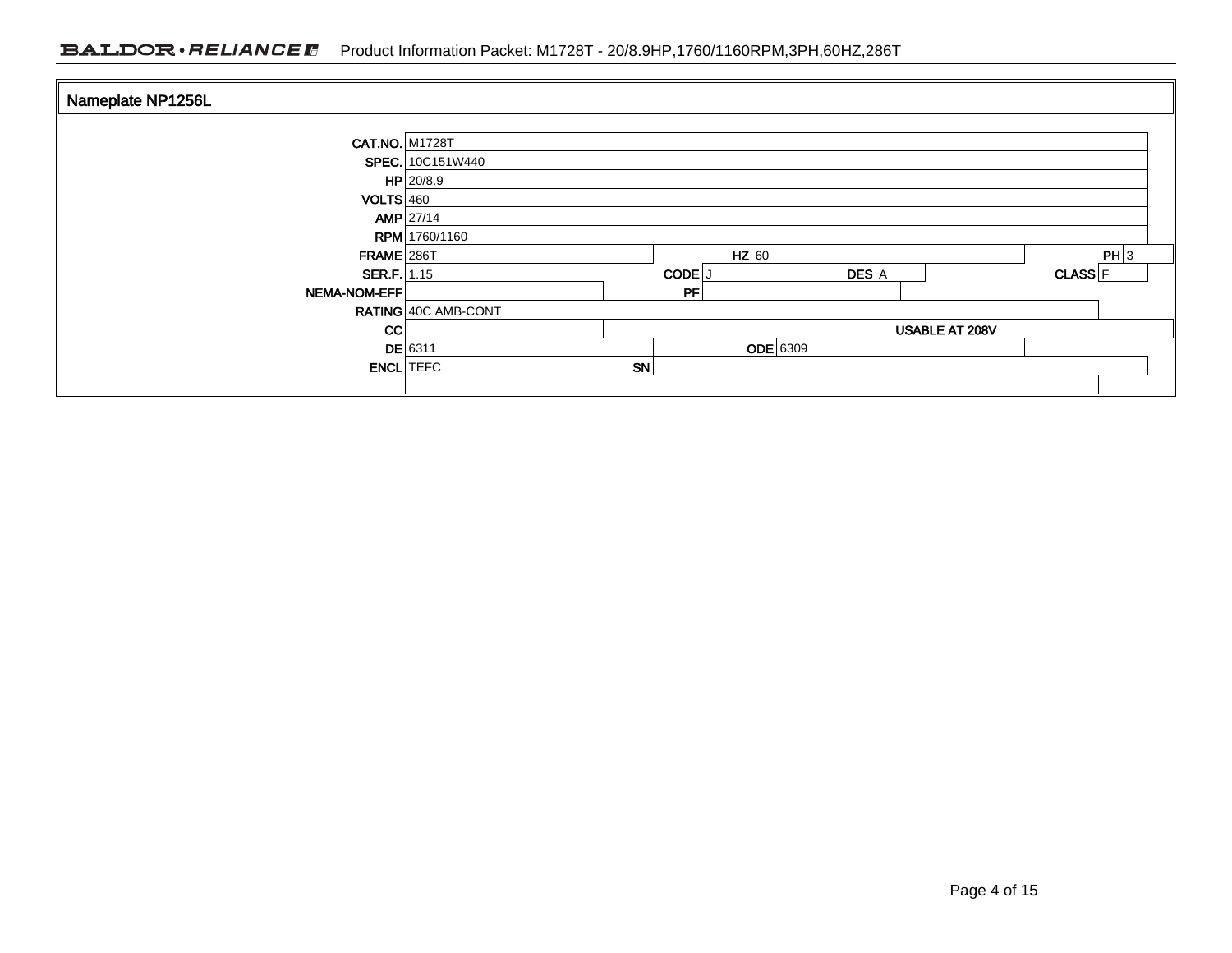| <b>Parts List</b>  |                                           |          |  |  |  |  |
|--------------------|-------------------------------------------|----------|--|--|--|--|
| <b>Part Number</b> | Description                               | Quantity |  |  |  |  |
| SA013446           | SA 10C151W440                             | 1.000 EA |  |  |  |  |
| RA009643           | RA 10C151W440                             | 1.000 EA |  |  |  |  |
| 10CB3000SP         | KOBX, CAST W/2.00 LEAD HOLE               | 1.000 EA |  |  |  |  |
| 09GS1000SP         | GASKET-CONDUIT BOX, 1/16 THICK LEXIDE     | 1.000 EA |  |  |  |  |
| 10XN3118K12        | 5/16-18 X .75 GRADE 5, ZINC PLATED        | 4.000 EA |  |  |  |  |
| HW1001A31          | LOCKWASHER 5/16, ZINC PLT.591 OD, .319 I  | 4.000 EA |  |  |  |  |
| WD1000B25          | GND LUG, BURNDY L125HP OR T&B L125HP-BB   | 1.000 EA |  |  |  |  |
| 19XW3118G08        | .31-18X.50, HEX WSHR HD, TAPTITE 2, GREEN | 1.000 EA |  |  |  |  |
| 10EP1106A01        | FR ENDPLATE, MACH                         | 1.000 EA |  |  |  |  |
| 10XN3816K32        | BOLT, 3/8-16X2 HH YZ(5)                   | 4.000 EA |  |  |  |  |
| HW1001A38          | LOCKWASHER 3/8, ZINC PLT .688 OD, .382 I  | 4.000 EA |  |  |  |  |
| HW5100A11          | W3917-042 WVY WSHR (WB)                   | 1.000 EA |  |  |  |  |
| 10XN2520K32        | 1/4-20 X 2.00 HX HD SCRW GRADE 5, ZINC P  | 2.000 EA |  |  |  |  |
| HW1001A25          | LOCKWASHER 1/4, ZINC PLT .493 OD, .255 I  | 2.000 EA |  |  |  |  |
| 10XN3118K40        | 5/16-18 X 2.50" HEX HD, GRADE 5           | 4.000 EA |  |  |  |  |
| HW1001A31          | LOCKWASHER 5/16, ZINC PLT.591 OD, .319 I  | 4.000 EA |  |  |  |  |
| 10EP1105A01        | PU ENDPLATE                               | 1.000 EA |  |  |  |  |
| 10XN3816K28        | 3/8-16 X 1.75 HEX HD CAP SCREW, GRADE 5   | 4.000 EA |  |  |  |  |
| HW1001A38          | LOCKWASHER 3/8, ZINC PLT .688 OD, .382 I  | 4.000 EA |  |  |  |  |
| 10FH4000           | 310 FAN HOUSING STAMPED                   | 1.000 EA |  |  |  |  |
| 51XF2520A08        | SCREW, HEX SER SLT HD, ZN 1/4-20 X .50 L  | 4.000 EA |  |  |  |  |
| 10CB3500SP         | CONDUIT BOX LID, CAST                     | 1.000 EA |  |  |  |  |
| 51XW2520A12        | .25-20 X .75, TAPTITE II, HEX WSHR SLTD   | 4.000 EA |  |  |  |  |
| HW4600B40          | V-RING SLINGER 2.000 X 2.680 X .28 VITON  | 1.000 EA |  |  |  |  |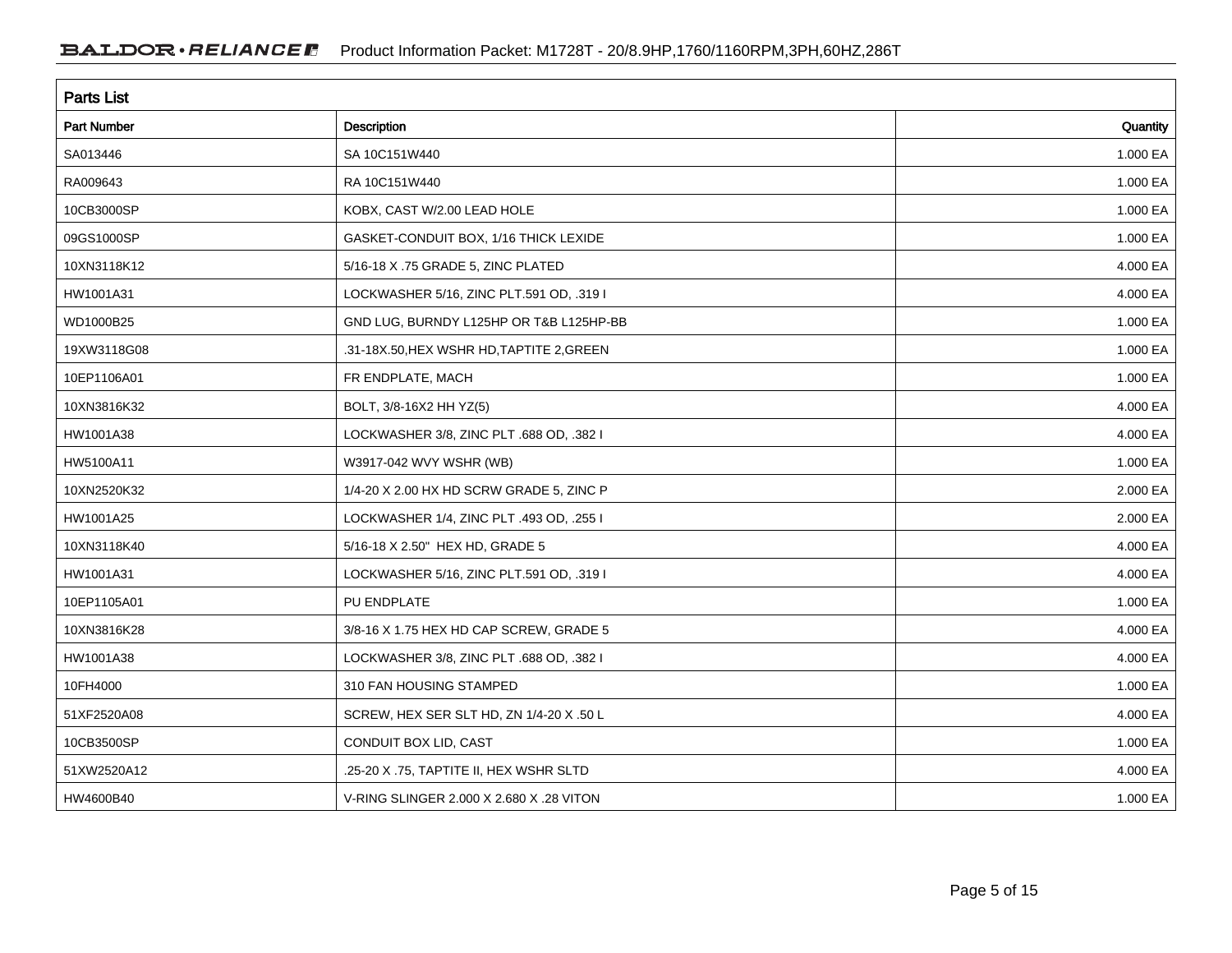| <b>Parts List (continued)</b> |                                          |          |  |  |  |
|-------------------------------|------------------------------------------|----------|--|--|--|
| <b>Part Number</b>            | Description                              | Quantity |  |  |  |
| HW2501H28                     | KEY, 1/2 SQ X 3.250                      | 1.000 EA |  |  |  |
| <b>LB1115N</b>                | LABEL, LIFTING DEVICE (ON ROLLS)         | 1.000 EA |  |  |  |
| HA4051A00                     | PLASTIC CAP FOR GREASE FITTING           | 1.000 EA |  |  |  |
| HW4500A21                     | 1618BALEMITE FITTING 825 UNIVERSAL       | 1.000 EA |  |  |  |
| HA4017A01                     | 1/8 X 4 GREASE EXT (F/S)                 | 1.000 EA |  |  |  |
| HW4500A17                     | 317400 ALEMITE GREASE RELIEF             | 1.000 EA |  |  |  |
| HA4054                        | SHORT T-DRAIN FITTING, .125" N.P.T.      | 1.000 EA |  |  |  |
| MJ1000A02                     | GREASE, POLYREX EM EXXON                 | 0.130 LB |  |  |  |
| HA4051A00                     | PLASTIC CAP FOR GREASE FITTING           | 1.000 EA |  |  |  |
| HW4500A03                     | GREASE FITTING, .125 NPT 1610(ALEMITE) 8 | 1.000 EA |  |  |  |
| HW4500A17                     | 317400 ALEMITE GREASE RELIEF             | 1.000 EA |  |  |  |
| HA4054                        | SHORT T-DRAIN FITTING, .125" N.P.T.      | 1.000 EA |  |  |  |
| 10GS1000SP                    | GASKET, CONDUIT BOX LID                  | 1.000 EA |  |  |  |
| 85XU0407S04                   | 4X1/4 U DRIVE PIN STAINLESS              | 2.000 EA |  |  |  |
| MN416A01                      | TAG-INSTAL-MAINT no wire (2100/bx) 4/22  | 1.000 EA |  |  |  |
| 10FN3001A01                   | <b>EXTERNAL FAN</b>                      | 1.000 EA |  |  |  |
| HW2500A25                     | WOODRUFF KEY USA #1008 #BLOW CARBON STEE | 1.000 EA |  |  |  |
| HA6390A01                     | HOSE CLAMP FOR 3.12 DIA S.S. OR PLATED   | 1.000 EA |  |  |  |
| MG1000G27                     | MED CHARCOAL METALLIC GREY 400-0096      | 0.125 GA |  |  |  |
| LB1119N                       | <b>WARNING LABEL</b>                     | 1.000 EA |  |  |  |
| LC0013                        | <b>CONNECTION LABEL</b>                  | 1.000 EA |  |  |  |
| <b>NP1256L</b>                | ALUM UL CSA CC INDUSTRIAL MOTOR A60      | 1.000 EA |  |  |  |
| 10PA1000                      | PACKAGING GROUP COMBINED PRINT PK1023A06 | 1.000 EA |  |  |  |
| FE-0000022                    | ZRTG FE ASSEMBLY                         | 1.000 EA |  |  |  |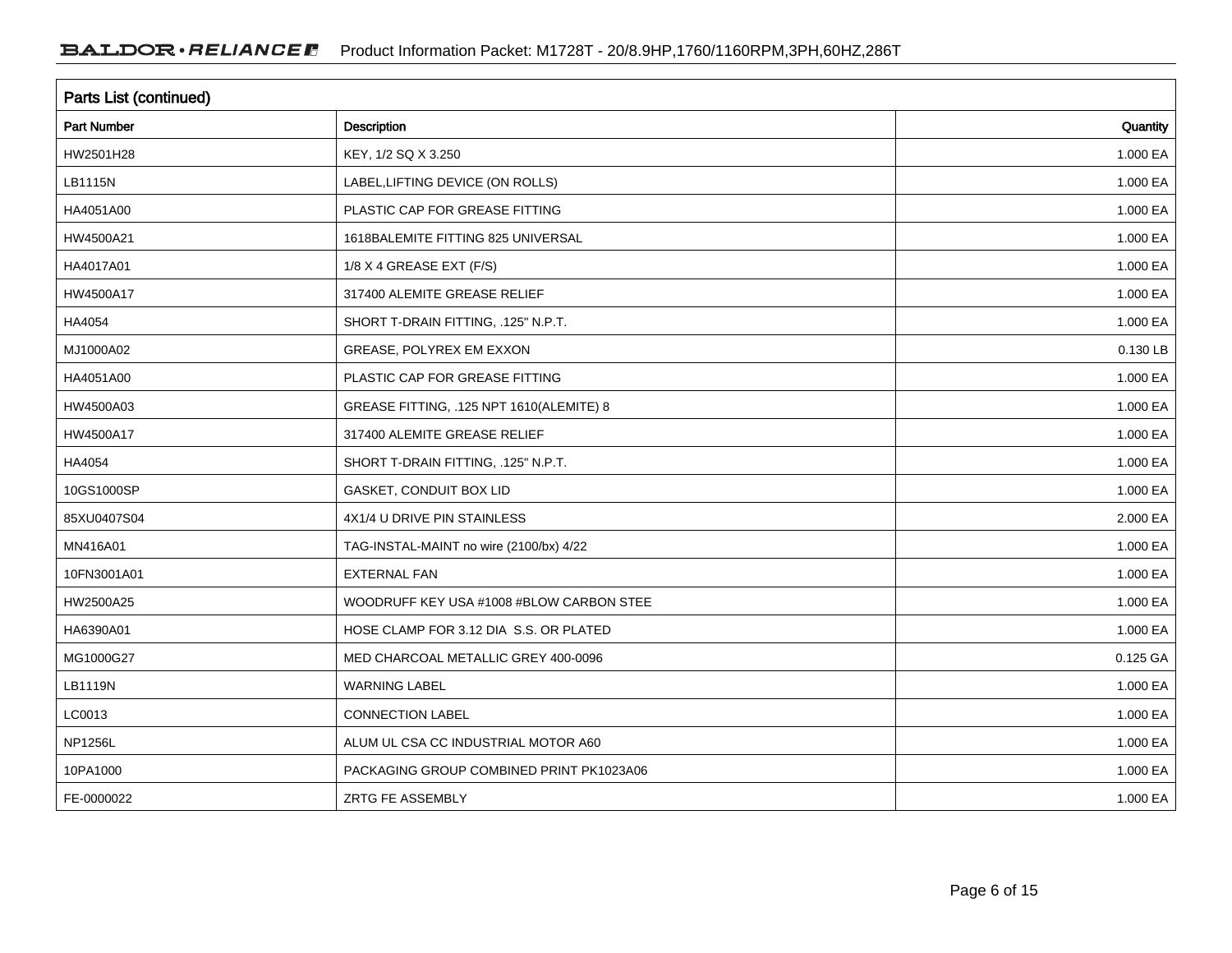| PE-0000013 | $\sim$ $\sim$ $\sim$<br>MRI<br>--<br>.<br>∪∪∟MD∟ | $1.000 \Gamma$<br>- " |
|------------|--------------------------------------------------|-----------------------|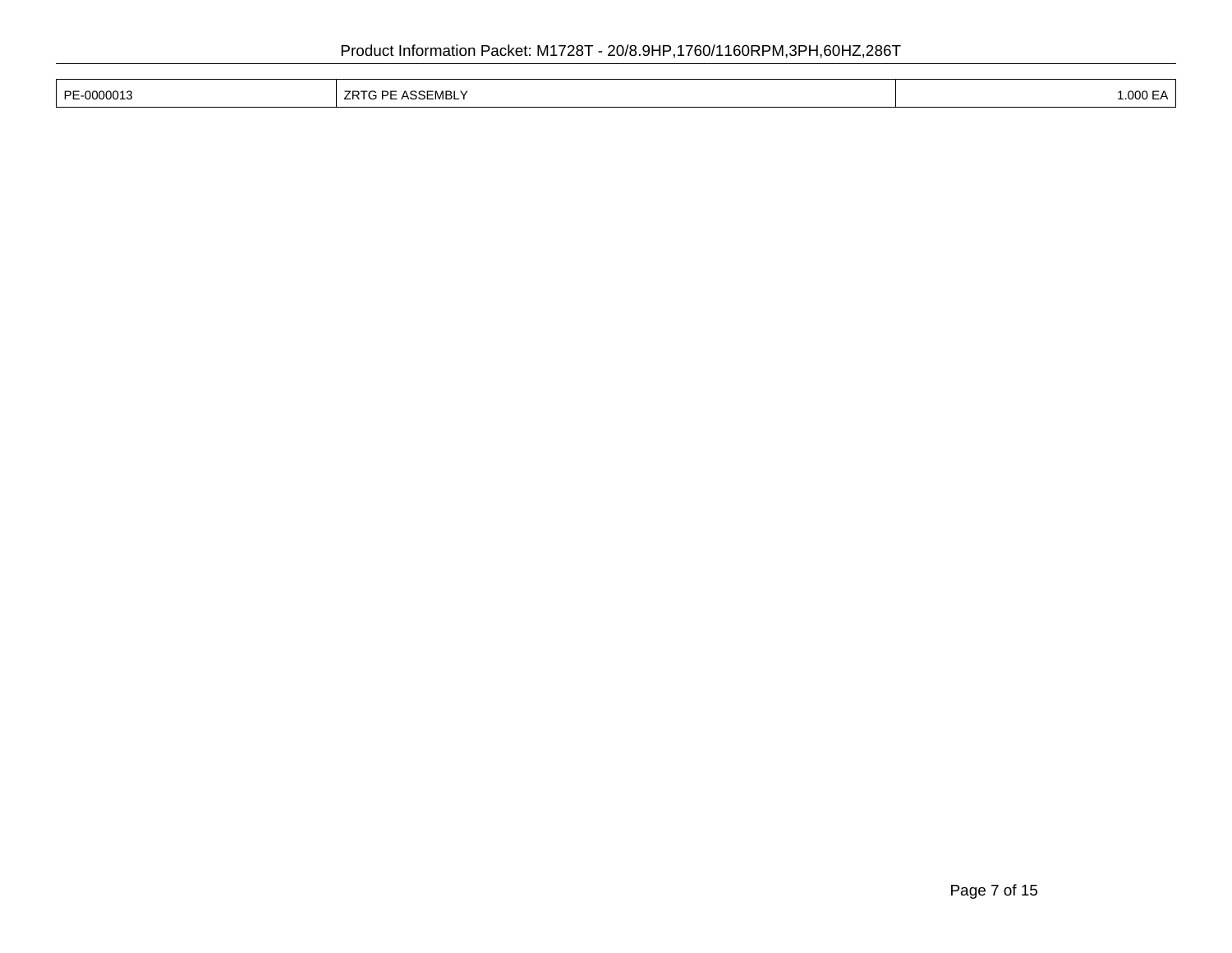| <b>Accessories</b> |                     |                   |  |  |  |  |
|--------------------|---------------------|-------------------|--|--|--|--|
| <b>Part Number</b> | Description         | <b>Multiplier</b> |  |  |  |  |
| 10-1305            | C FACE KIT          | A8                |  |  |  |  |
| 10EP1502A01SP      | <b>D-FLANGE KIT</b> | A8                |  |  |  |  |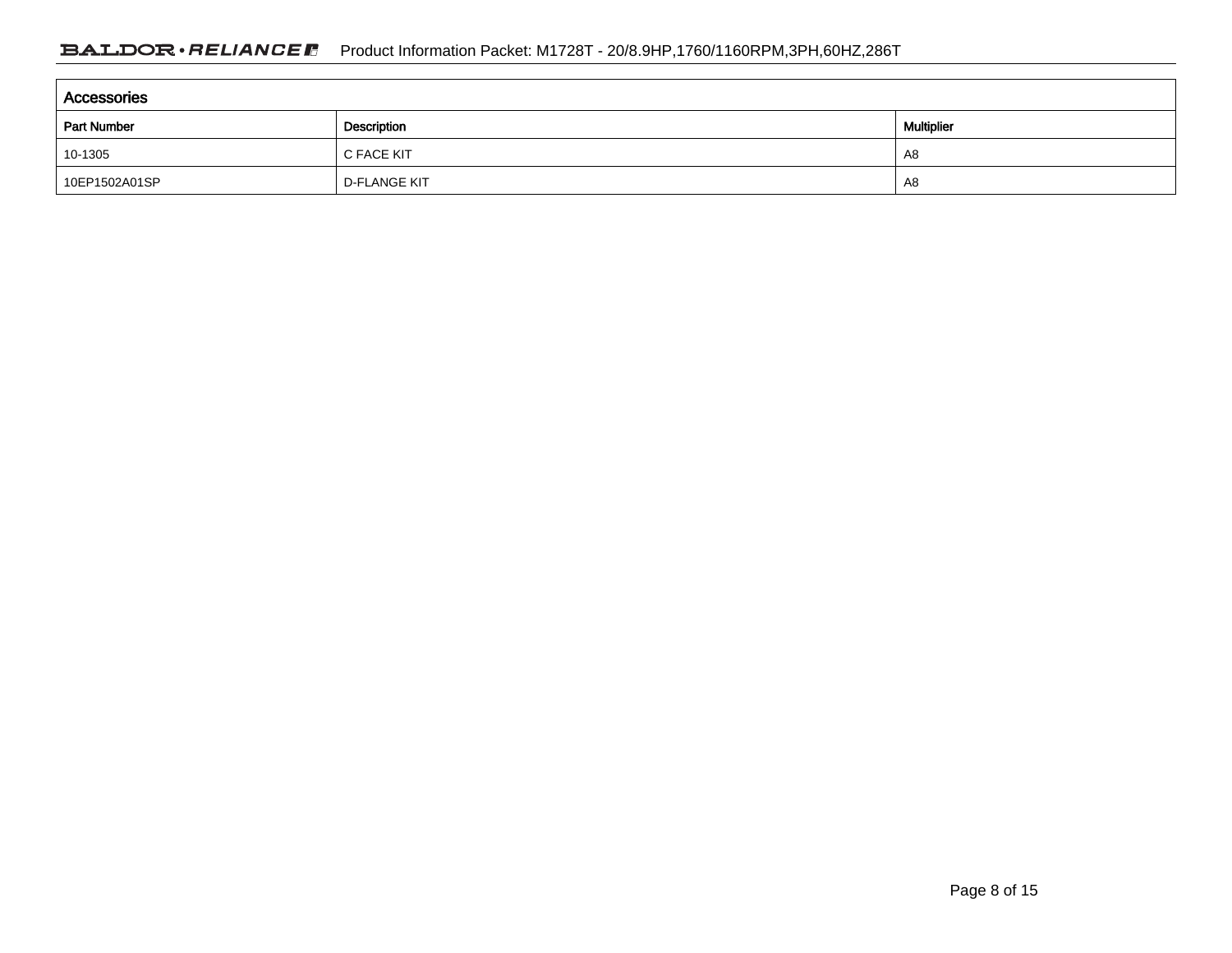#### **AC Induction Motor Performance Data**

Record # 36422Typical performance - not guaranteed values

|                          | Winding: 10WGW440-R003 |              | <b>Type: 1046M</b><br><b>Enclosure: TEFC</b>  |                |  |
|--------------------------|------------------------|--------------|-----------------------------------------------|----------------|--|
| <b>Nameplate Data</b>    |                        |              | 460 V, 60 Hz:<br><b>High Speed Connection</b> |                |  |
| <b>Rated Output (HP)</b> |                        | 20/8.9       | <b>Full Load Torque</b>                       | 60 LB-FT       |  |
| <b>Volts</b>             |                        | 460          | <b>Start Configuration</b>                    | direct on line |  |
| <b>Full Load Amps</b>    |                        | 27/14        | <b>Breakdown Torque</b>                       | 161 LB-FT      |  |
| <b>R.P.M.</b>            |                        | 1760/1160    | <b>Pull-up Torque</b>                         | 94 LB-FT       |  |
| Hz                       | 60 Phase               | 3            | <b>Locked-rotor Torque</b>                    | 141 LB-FT      |  |
| <b>NEMA Design Code</b>  | A KVA Code             |              | <b>Starting Current</b>                       | 181 A          |  |
| Service Factor (S.F.)    |                        | 1.15         | <b>No-load Current</b>                        | 11.9A          |  |
| <b>NEMA Nom. Eff.</b>    | 0 Power Factor         | 0            | Line-line Res. $@$ 25 <sup>o</sup> C          | $0.517 \Omega$ |  |
| <b>Rating - Duty</b>     |                        | 40C AMB-CONT | Temp. Rise @ Rated Load                       | $73^{\circ}$ C |  |
| S.F. Amps                |                        |              | Temp. Rise @ S.F. Load                        | $85^{\circ}$ C |  |
|                          |                        |              | <b>Locked-rotor Power Factor</b>              | 40.5           |  |

#### **Load Characteristics 460 V, 60 Hz, 20 HP**

| % of Rated Load     | 25   | 50   | 75   | 100  | 125  | 150  | S.F. |
|---------------------|------|------|------|------|------|------|------|
| <b>Power Factor</b> | 45   | 66   | 76   | 81   | 83   | 83   | 82   |
| <b>Efficiency</b>   | 77.4 | 85.8 | 88.4 | 89.2 | 89   | 88.3 | 89.1 |
| <b>Speed</b>        | 1794 | 1790 | 1785 | 1780 | 1773 | 1766 | 1776 |
| Line amperes        | 13.7 | 17   | 21.4 | 26.3 | 32.2 | 38.8 | 29.8 |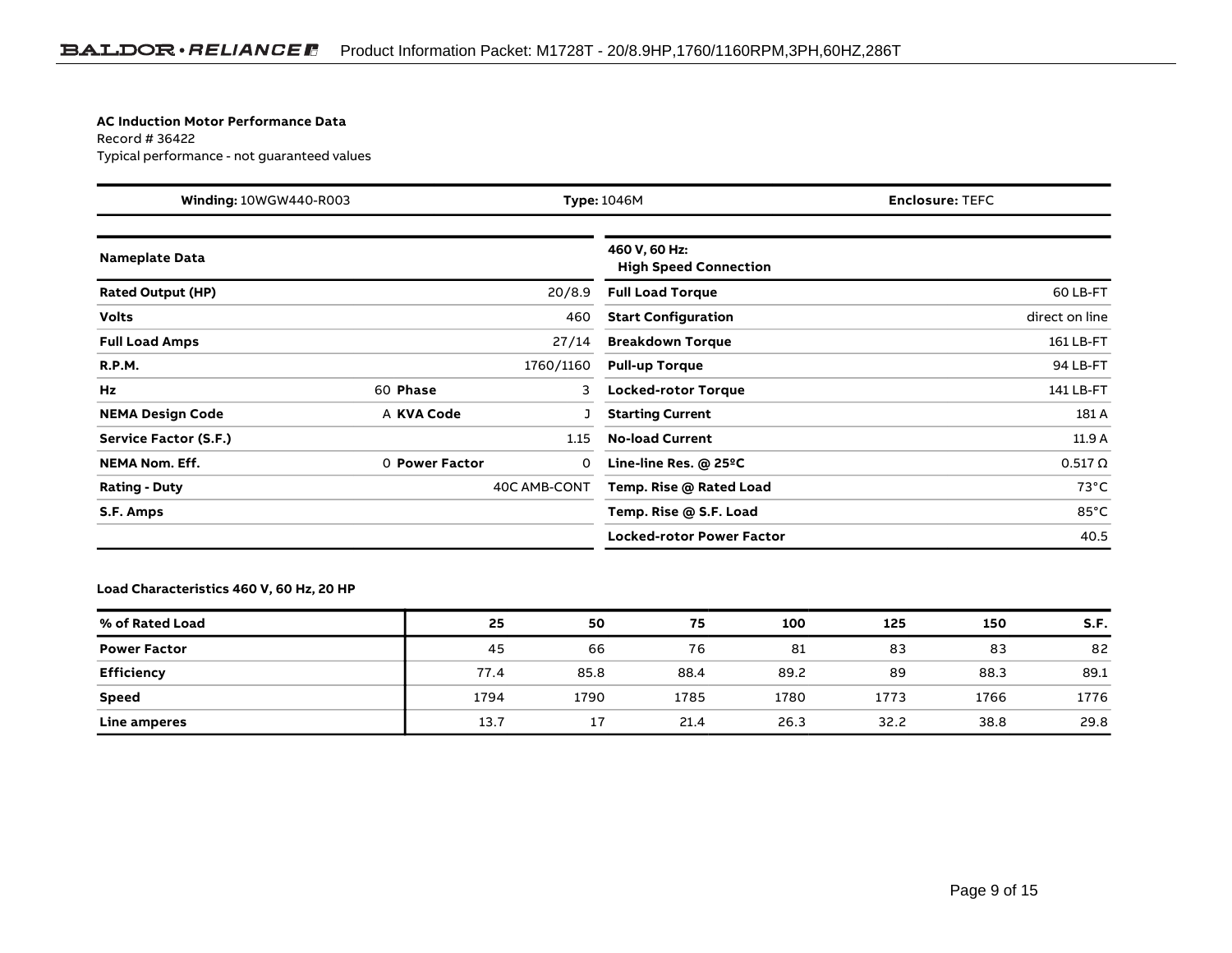

Performance Graph at 460V, 60Hz, 20.0HP Typical performance - Not guaranteed values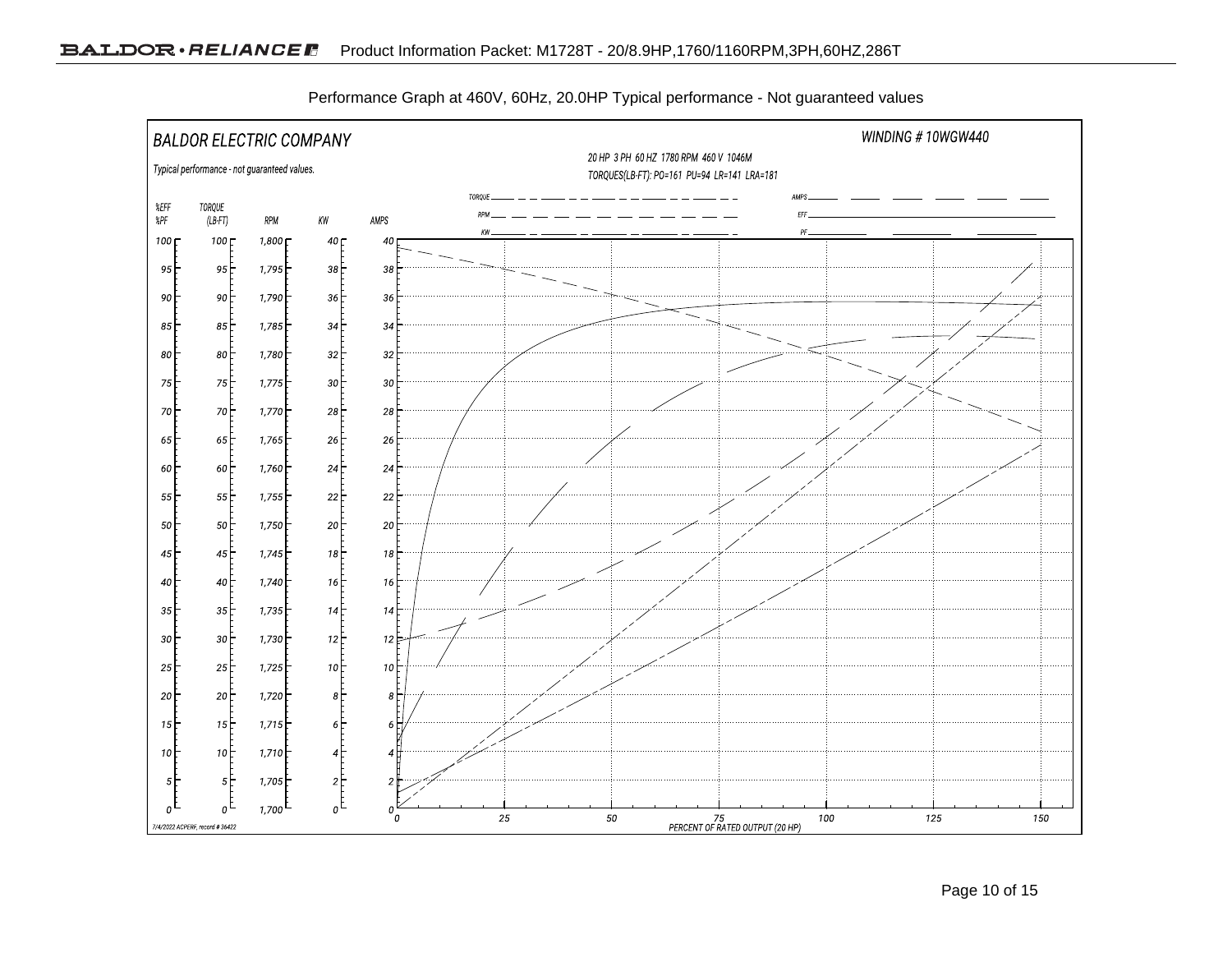#### **AC Induction Motor Performance Data**

Record # 36423Typical performance - not guaranteed values

|                              | Winding: 10WGW440-R003 |              | <b>Type: 1046M</b>                           | <b>Enclosure: TEFC</b> |
|------------------------------|------------------------|--------------|----------------------------------------------|------------------------|
| <b>Nameplate Data</b>        |                        |              | 460 V, 60 Hz:<br><b>Low Speed Connection</b> |                        |
| <b>Rated Output (HP)</b>     |                        | 20/8.9       | <b>Full Load Torque</b>                      | 39.5 LB-FT             |
| <b>Volts</b>                 |                        | 460          | <b>Start Configuration</b>                   | direct on line         |
| <b>Full Load Amps</b>        |                        | 27/14        | <b>Breakdown Torque</b>                      | 108 LB-FT              |
| <b>R.P.M.</b>                |                        | 1760/1160    | <b>Pull-up Torque</b>                        | 75 LB-FT               |
| Hz                           | 60 Phase               | 3            | <b>Locked-rotor Torque</b>                   | 123 LB-FT              |
| <b>NEMA Design Code</b>      | A KVA Code             |              | <b>Starting Current</b>                      | 87.3 A                 |
| <b>Service Factor (S.F.)</b> |                        | 1.15         | <b>No-load Current</b>                       | 7.5A                   |
| <b>NEMA Nom. Eff.</b>        | 0 Power Factor         | 0            | Line-line Res. $@$ 25 <sup>o</sup> C         | $1.516 \Omega$         |
| <b>Rating - Duty</b>         |                        | 40C AMB-CONT | Temp. Rise @ Rated Load                      | $50^{\circ}$ C         |
| S.F. Amps                    |                        |              | Temp. Rise @ S.F. Load                       | $58^{\circ}$ C         |
|                              |                        |              | <b>Locked-rotor Power Factor</b>             | 43.3                   |

#### **Load Characteristics 460 V, 60 Hz, 8.9 HP**

| % of Rated Load     | 25   | 50   | 75   | 100  | 125  | 150  | S.F. |
|---------------------|------|------|------|------|------|------|------|
| <b>Power Factor</b> | 37   | 55   | 66   | 71   | 76   | 77   | 74   |
| <b>Efficiency</b>   | 70.7 | 81.9 | 85.3 | 86.3 | 86.2 | 85.6 | 86.2 |
| Speed               | 1197 | 1194 | 1191 | 1187 | 1183 | 1179 | 1185 |
| Line amperes        | 8.1  | 9.4  | 11.2 | 13.6 | 16   | 18.8 | 15   |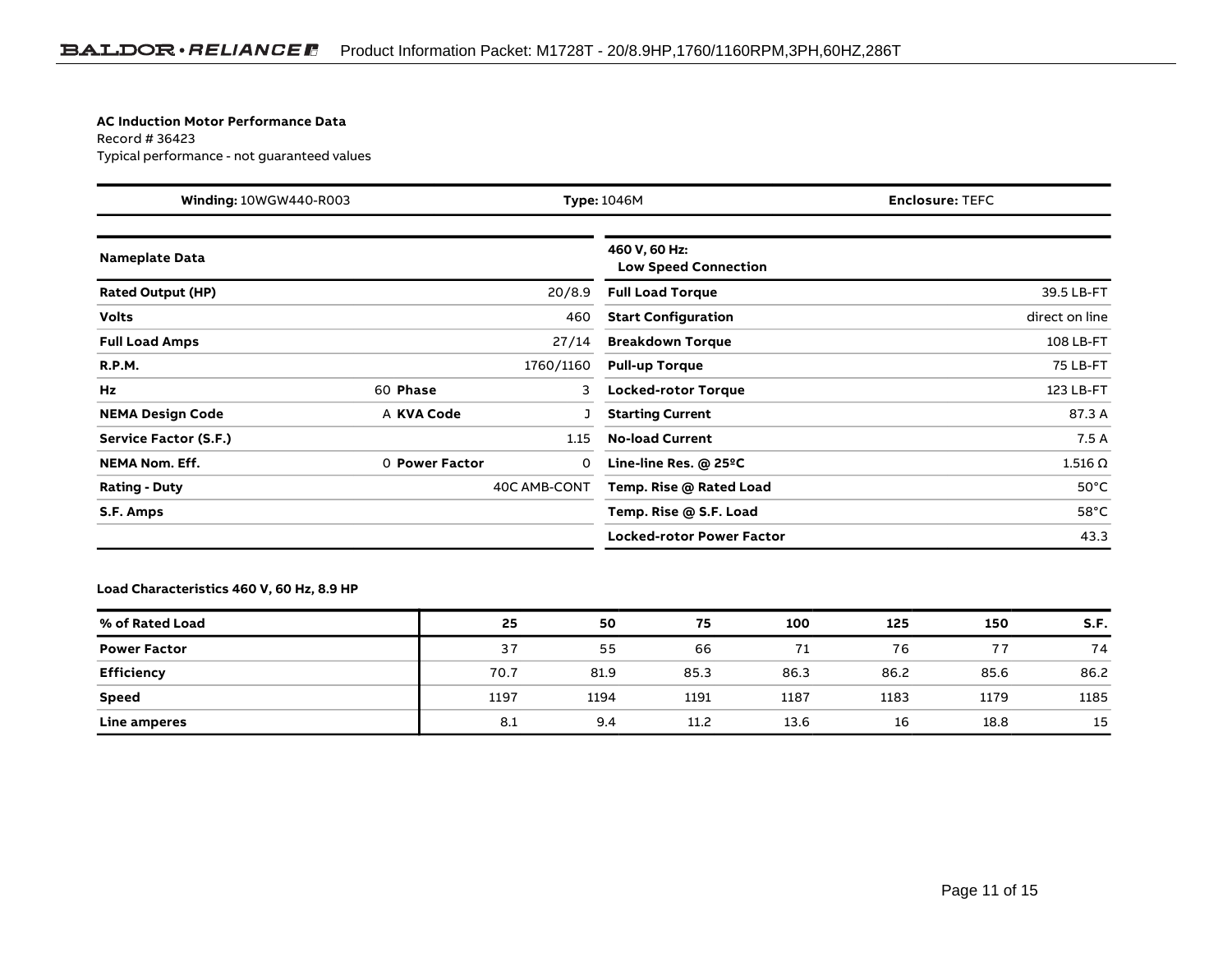

Performance Graph at 460V, 60Hz, 8.9HP Typical performance - Not guaranteed values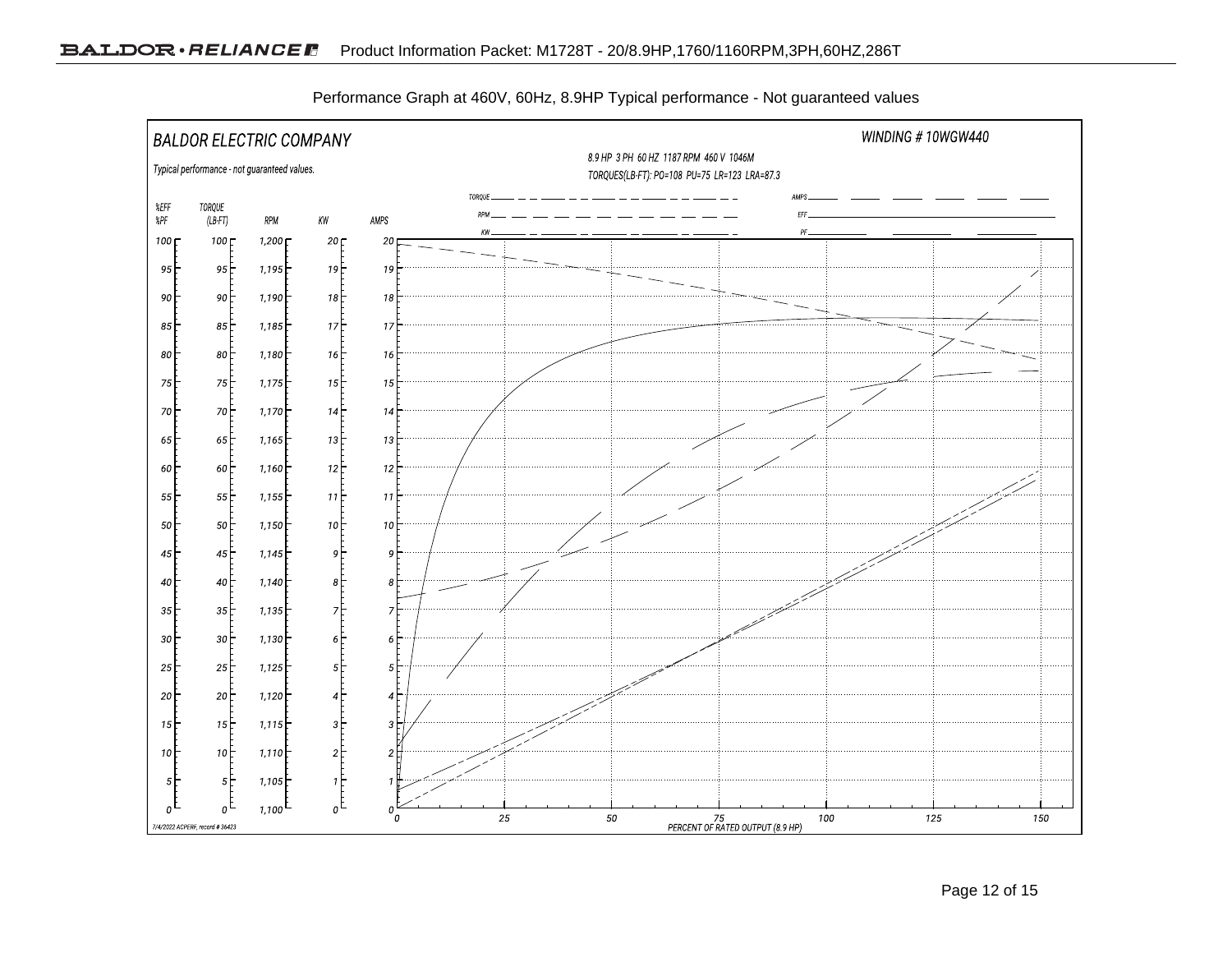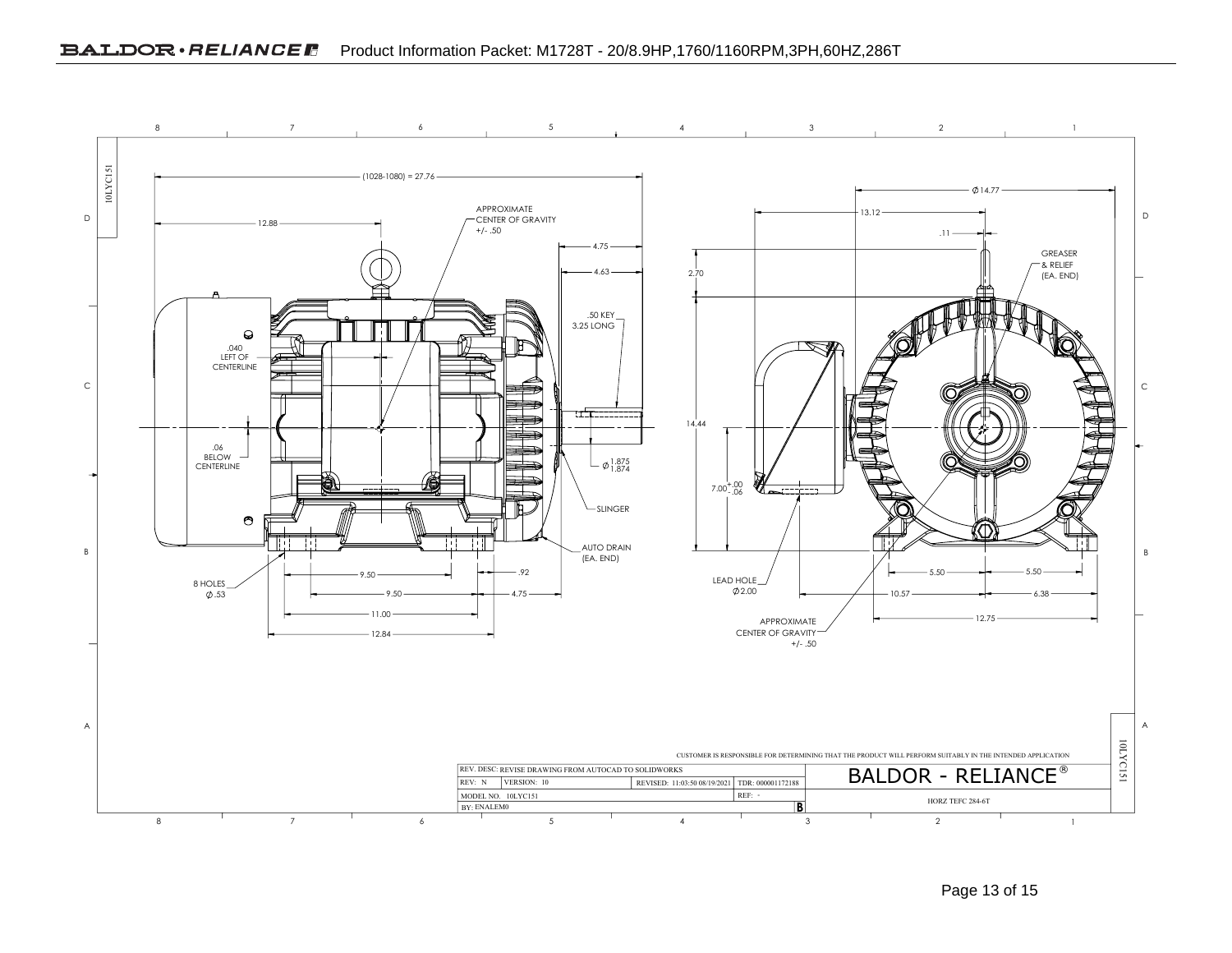